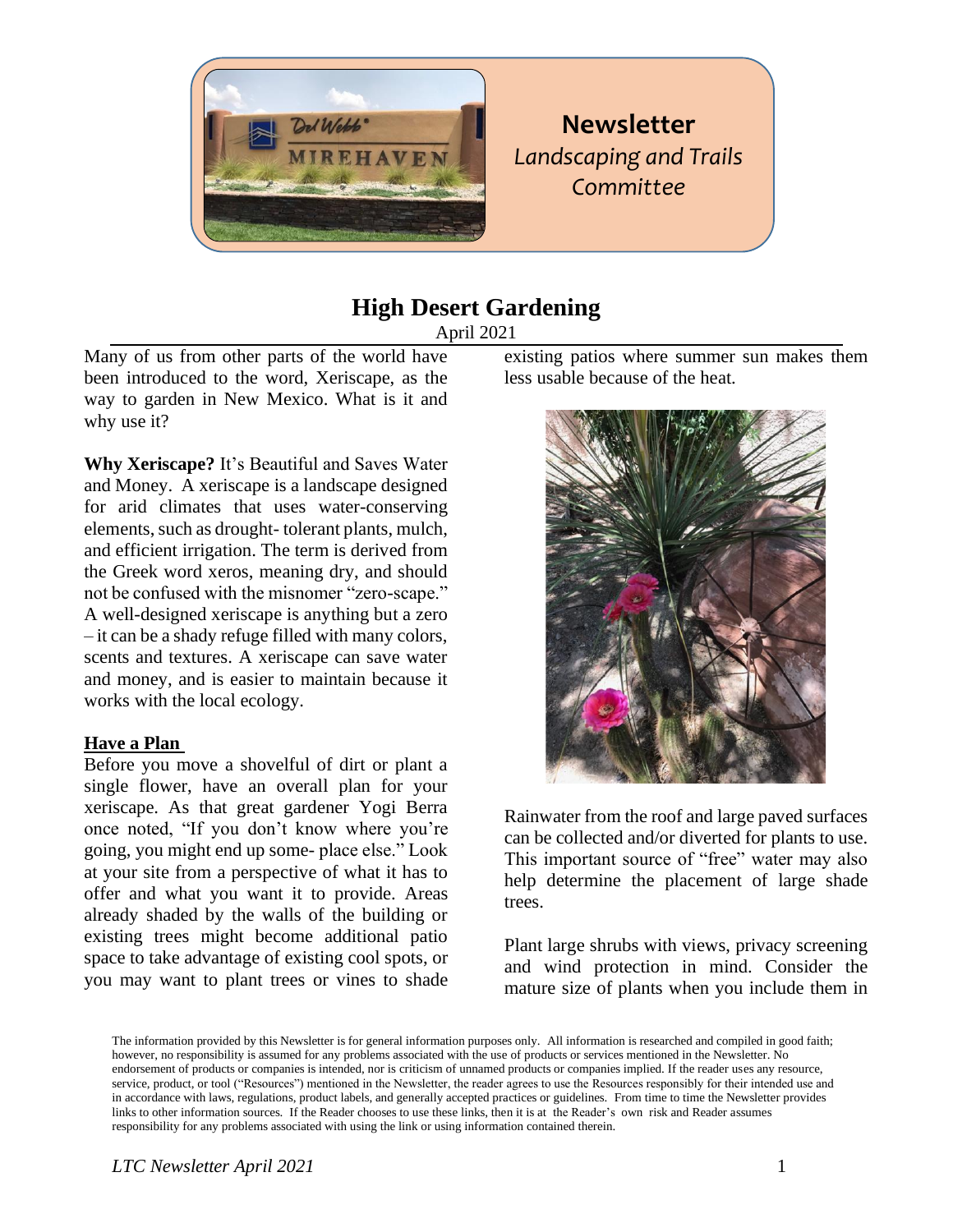your garden. Well-adapted plants will reach their maximum size fairly quickly. Over-planting wastes water and money.



If you have limited time or energy to invest in gardening, the places where you spend the most time or that you can see through your windows may be the focal points for color and accent, while the rest of the landscape is planned for very low maintenance. Whether you're an avid do-ityourselfer who designs and plants your own garden or you use the services of a landscape design professional, the most important things to consider are how you want to use the space and how you want the space to look and feel. By considering these two key items, you are more likely to develop a well-designed xeriscape that meets your needs and provides beautiful, waterwise outdoor living space for you and your family.

#### **Desert Friendly Plants**

Choose native and desert friendly plants whenever possible. From the low desert of southern New Mexico to the foothills of the northern mountains, there is an amazing diversity of water-wise plants that we can use in our gardens. Whether you want to have year-round green, blazing flowers or a subtle blend of texture and color that changes through the seasons, there are well-adapted plants that can fill the space on a modest water budget.

*LTC Newsletter April 2021* 2 The Complete How-To Guide to Xeriscaping is published by the Albuquerque Bernalillo County

Water Utility Authority to help people make smart, water-efficient landscape decisions that are appropriate for our arid climate.

A list of plants that grow well in the region is provided at the back of this guide. This list provides basic information about each plant, and the plant's rebate allowance, where applicable. Photos and more detailed descriptions of featured plants from the list are provided in the front and middle portion of the book, along with tips on layout and design, planting, soil preparation, mulching, drip irrigation and more.



The above information is excerpts from Xeriscaping: The Complete How to Guide: [https://www.505outside.com/wp](https://www.505outside.com/wp-content/uploads/2020/08/XeriscapeHowTo-2020_06122020.pdf)[content/uploads/2020/08/XeriscapeHowTo-](https://www.505outside.com/wp-content/uploads/2020/08/XeriscapeHowTo-2020_06122020.pdf)[2020\\_06122020.pdf](https://www.505outside.com/wp-content/uploads/2020/08/XeriscapeHowTo-2020_06122020.pdf)

### **Resources**

NM Mexico's Enchanted Xeriscape Guide https://www.ose.state.nm.us/WUC/Learning Xeriscape/XeriscapeGuide\_ScreenResolution.p df

A Guide to Water-Wise Landscaping in New Mexico: The Enchanted Xeriscape [https://www.ose.state.nm.us/WUC/LearningXer](https://www.ose.state.nm.us/WUC/LearningXeriscape/XeriscapeGuide_ScreenResolution.pdf) [iscape/XeriscapeGuide\\_ScreenResolution.pdf](https://www.ose.state.nm.us/WUC/LearningXeriscape/XeriscapeGuide_ScreenResolution.pdf)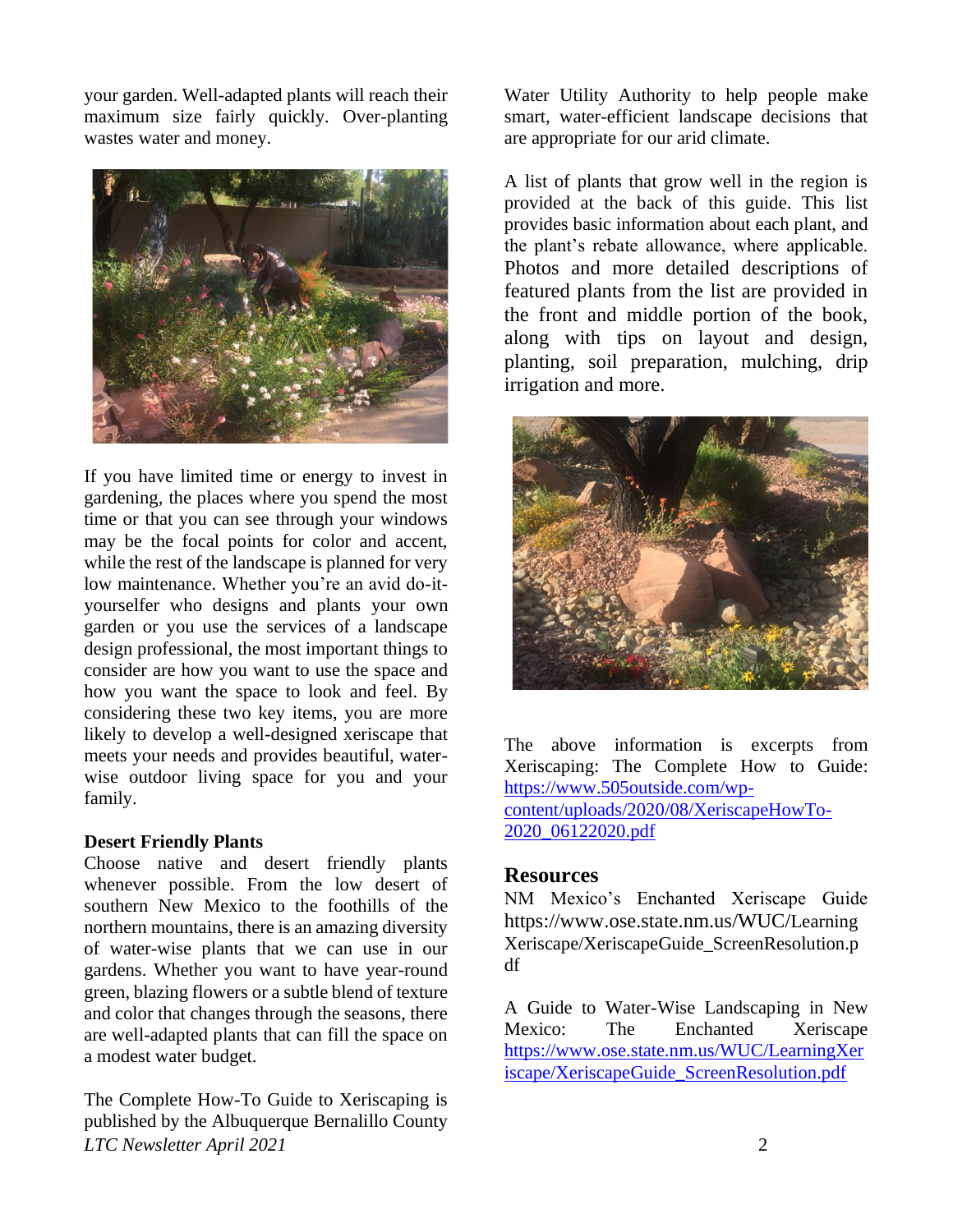Xeriscape 101: A Step-By-Step Guide to a Water-Wise Yard https://www.ose.state.nm.us/WUC/PDF/Xerisca pe101-2004.pdf

A Water-Wise Guide to Trees [https://www.ose.state.nm.us/WUCPDF/TreeBro](https://www.ose.state.nm.us/WUCPDF/TreeBrochure.pdf) [chure.pdf](https://www.ose.state.nm.us/WUCPDF/TreeBrochure.pdf)

| WATER BY THE SEASONS<br>WATERING<br><b>RECOMMENDATIONS</b><br>WINTER<br>(DECEMBER THRU FEBRUARY) FOR GREATER ALBUQUERQUE |                      |            |
|--------------------------------------------------------------------------------------------------------------------------|----------------------|------------|
| Plant Type                                                                                                               | How Often?           | How Deep?  |
| TREES                                                                                                                    | 1 TIME<br>PER MONTH  | 24" INCHES |
| <b>SHRUBS</b>                                                                                                            | 1 TIME<br>PER MONTH  | 18" INCHES |
| <b>FLOWERING</b><br><b>PLANTS</b>                                                                                        | 1 TIME<br>PER MONTH  | 12" INCHES |
| <b>DESERT</b><br><b>ACCENTS</b>                                                                                          | <b>NONE</b>          | 12" INCHES |
| <b>GROUNDCOVER</b>                                                                                                       | 1 TIME<br>PER MONTH  | 8" INCHES  |
| <b>GRASS: TURF</b><br><b>WILL COOL SEASON)</b>                                                                           | 2 TIMES<br>PER MONTH | 6" INCHES  |
| <b>GRASS: TURF</b><br><b>WWW (WARM SEASON)</b>                                                                           | 1 TIME<br>PER MONTH  | 12" INCHES |
| <b>GRASS:</b><br>ORNAMENTAL                                                                                              | 1 TIME<br>PER MONTH  | 18" INCHES |
| <b>VINES</b>                                                                                                             | 1 TIME<br>PER MONTH  | 12" INCHES |
| <b>A=WEEKLY</b><br><b>S-MONTHLY</b>                                                                                      |                      |            |

Winter watering schedule from 505outside.